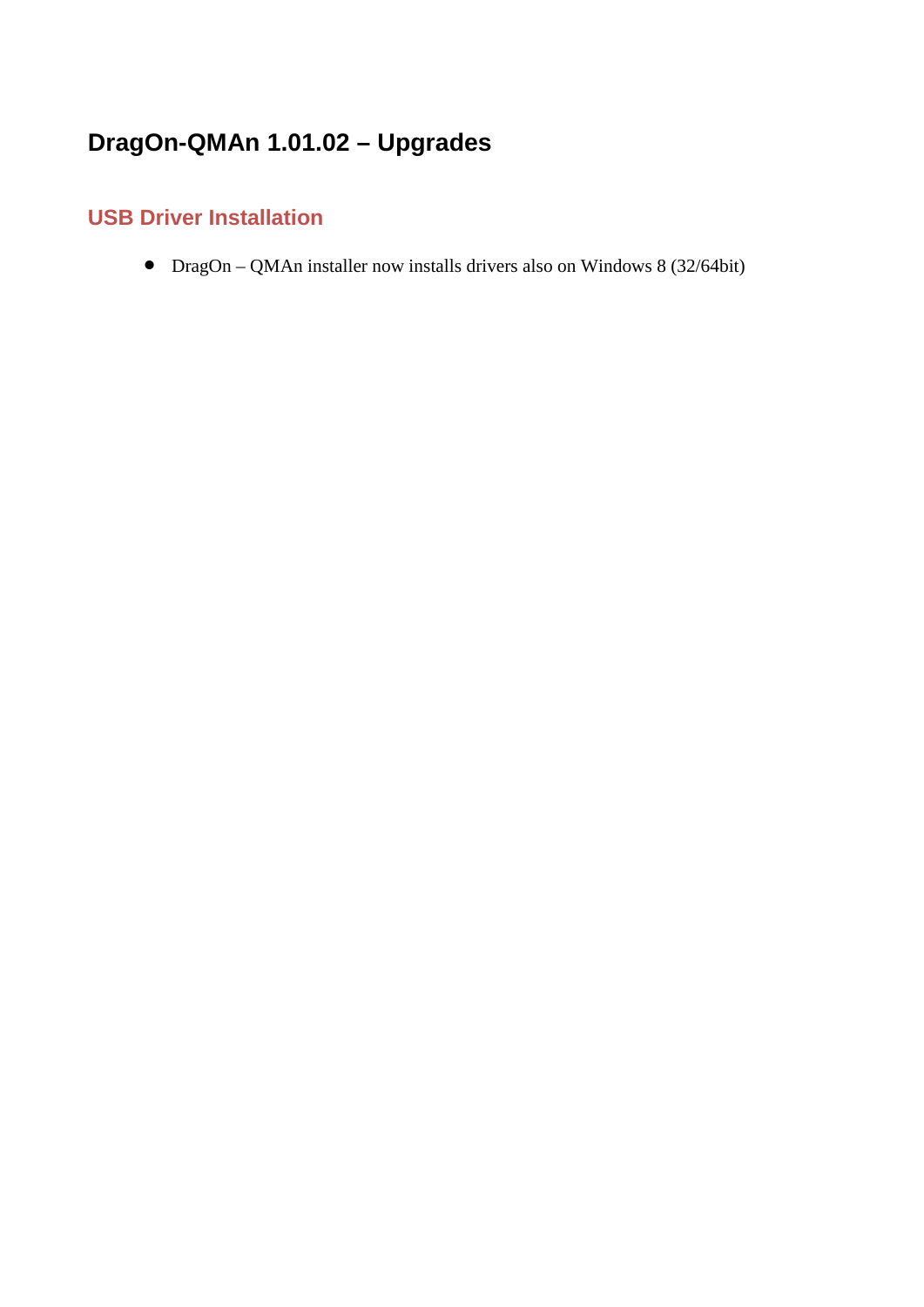# **DragOn-QMAn 1.01.02 – Upgrades**

#### **USB Driver Setup**

• USB driver certification for Windows 7 32/64 bit, Windows XP and Windows Vista 32/64 bit: no more Windows alert that driver installation might damage the PC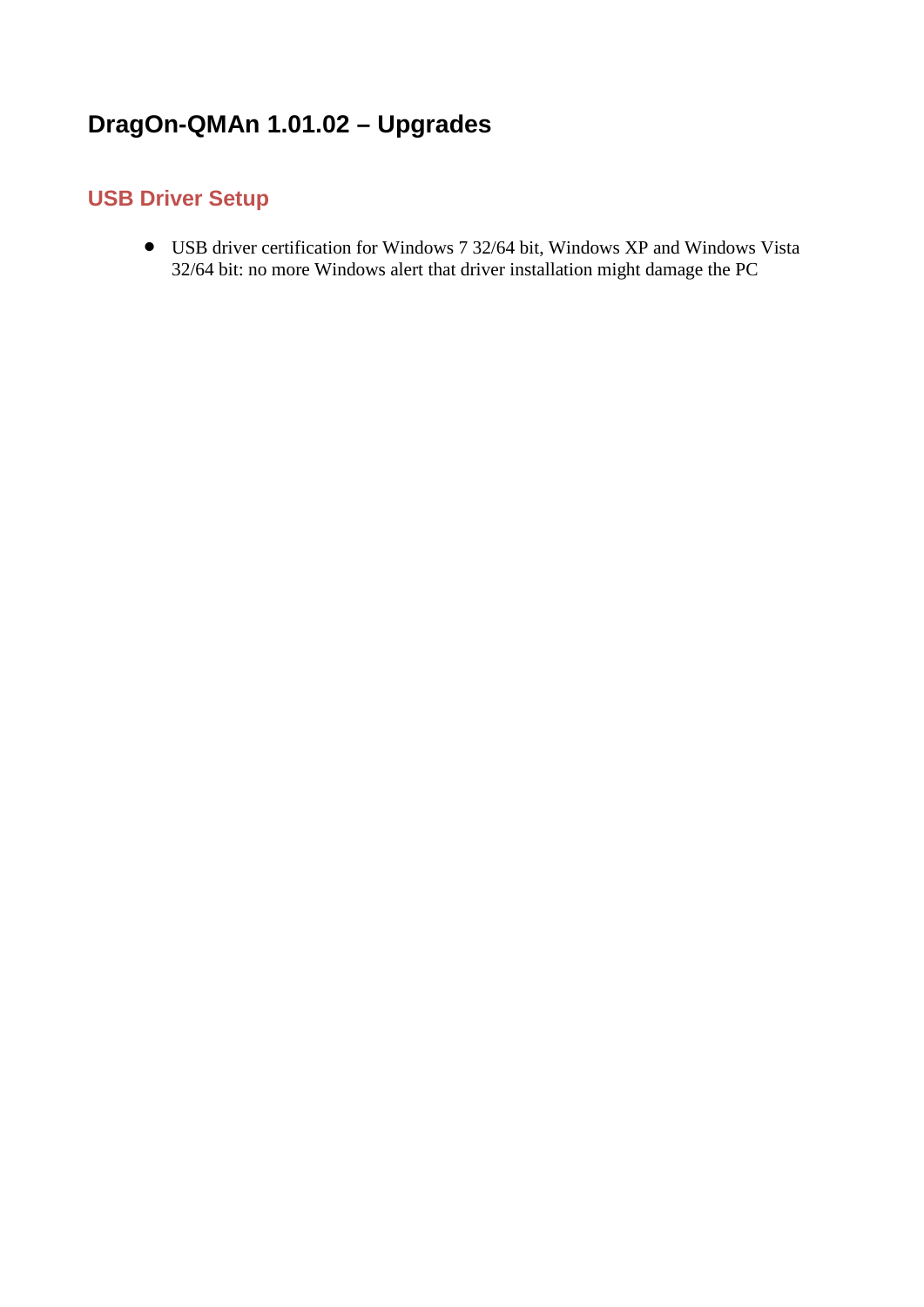# **DragOn-QMAn 1.01.00 – Upgrades**

### **DragOn**

- Works on Windows Vista 64 bit
- Updates of ECU drivers
- Fixed bugs in gear potentiometer calibration

#### **QMAn**

- Works on Windows Vista 64 bit
- Management of a new hardware board on MyChron4
- Bugs correction on Option -> Gearing Utility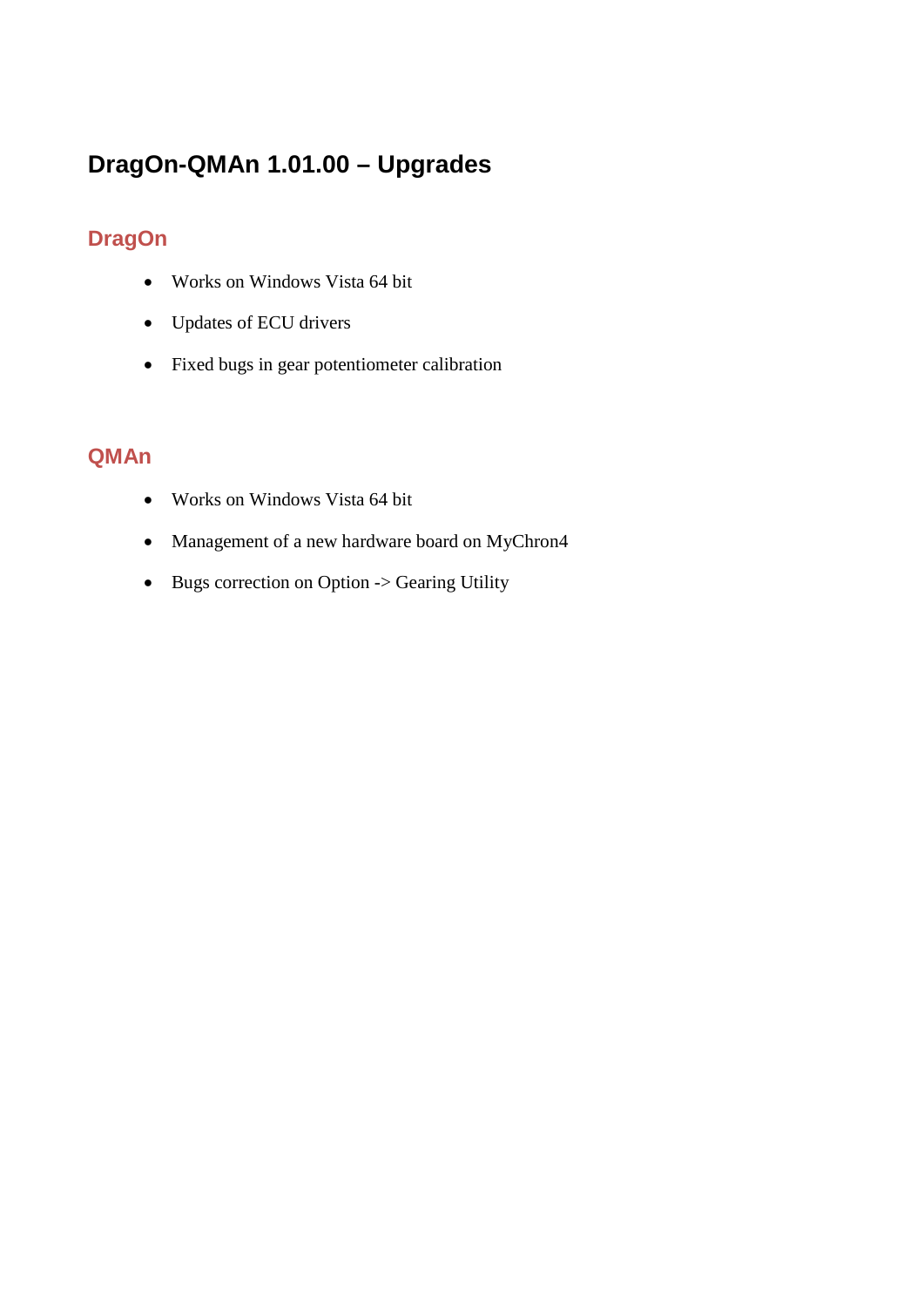## **QMAn 1.00.08 – Upgrades**

- Added management for a different vehicle (scooter) and a different distance base (150 meters)
- Fixed bugs while opening and importing GPS data for M4-660, MXL-QM and EVO3- QM
- Fixed bug in the properties window (comments couldn't be written on two lines)
- Fixed bug in the measure list population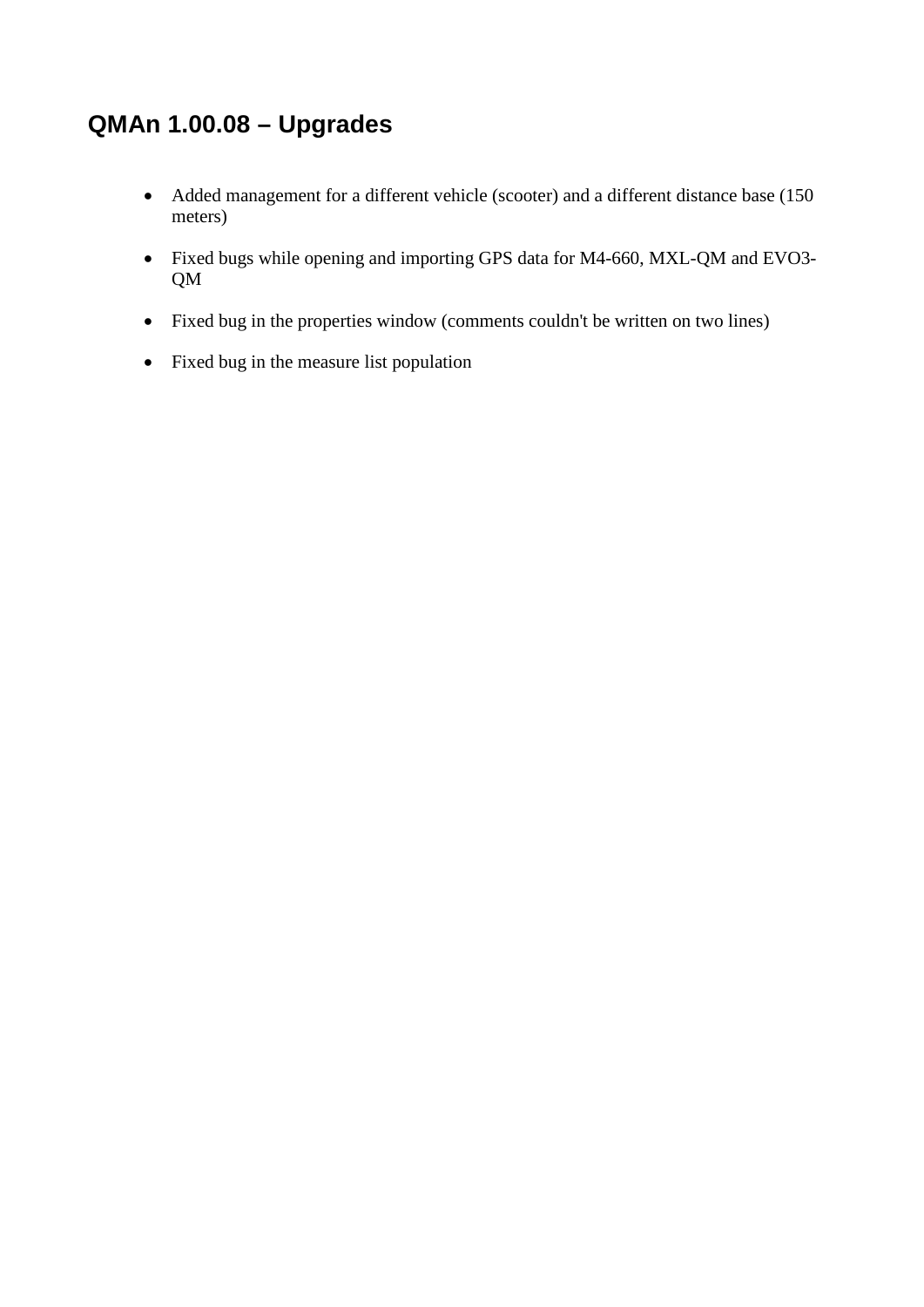## **DragOn 1.00.07 – Upgrades**

#### *Managing of new TC Hub expansion.*

Now it is possible to configure also the new TC Hub expansion to manage 4 additional thermocouples.

To configure it click on "CAN-Expansions configurator" tab, then click on "Add expansion" button and the "Choose expansion" window appears.

From now on this is the procedure to manage all the CAN expansions as Lambda controller too.



In this window click on "TC HUB ( 4 thermocouples expansion)" button, edit a name for this new configuration or leave the default one, set the serial number of the corresponding expansion (getting it from a connected expansion or directly typing it), then click on "OK" button and a new tab appears titled with the new configuration name followed by the type of expansion. ( in the figure it is "TCH – TC HUB").

In this other window you can change the configuration name, change the serial number of the corresponding expansion ( getting it from a connected expansion too ) and configure the TC HUB channels you want use.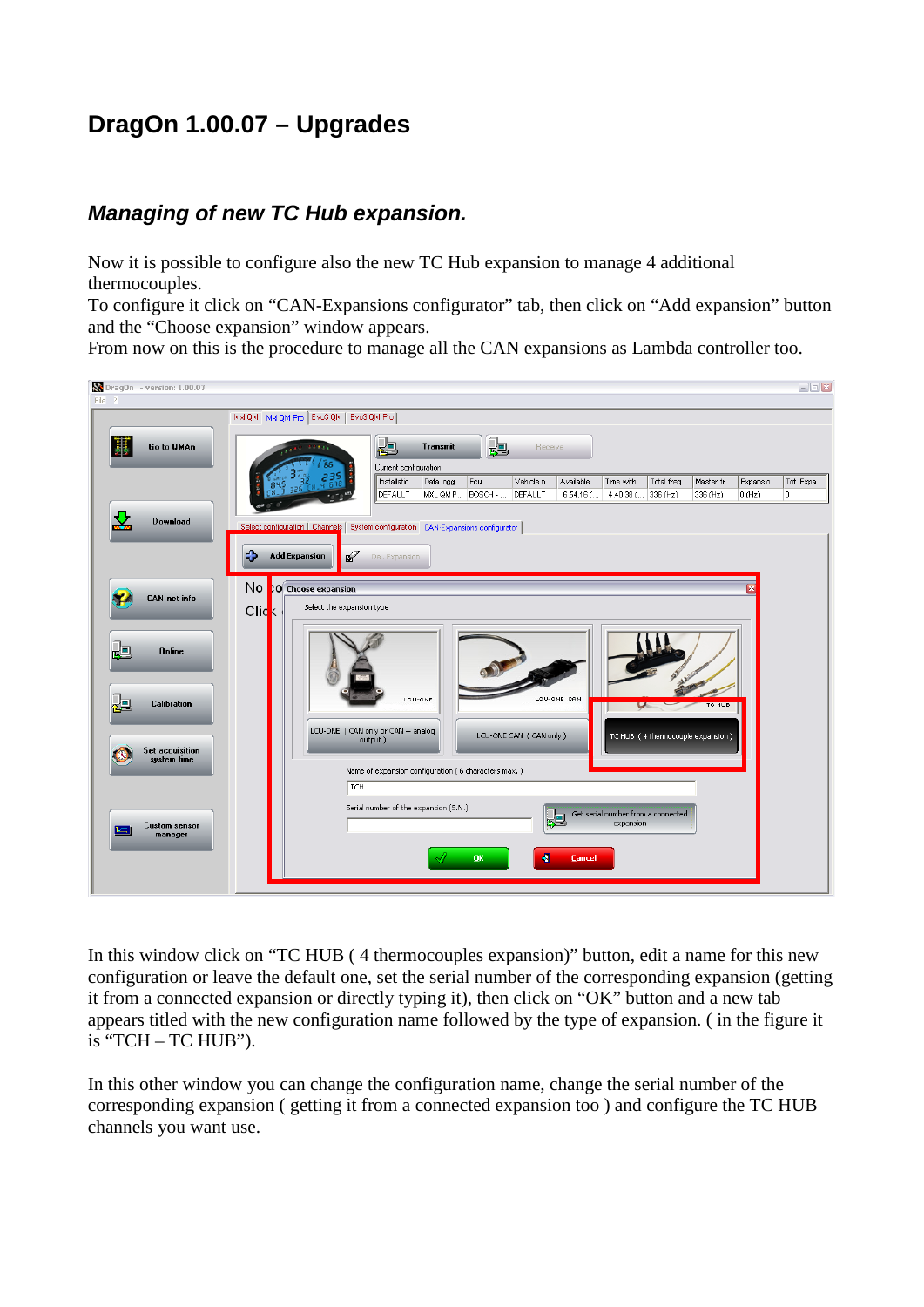| DragOn - version: 1.00.07 |                                                                                      |                          |                               |                                   | $\Box$ $X$                          |
|---------------------------|--------------------------------------------------------------------------------------|--------------------------|-------------------------------|-----------------------------------|-------------------------------------|
| File ?                    |                                                                                      |                          |                               |                                   |                                     |
|                           | MxI QM MxI QM Pro Evo3 QM   Evo3 QM Pro                                              |                          |                               |                                   |                                     |
|                           |                                                                                      |                          |                               |                                   |                                     |
| Go to QMAn                |                                                                                      | ŁB<br><b>Transmit</b>    | 起<br>Receive                  |                                   |                                     |
|                           |                                                                                      | Current configuration    |                               |                                   |                                     |
|                           |                                                                                      | Installatio<br>Data logg | Ecu<br>Vehicle n<br>Available | Total freq<br>Time with           | Master fr<br>Expansio<br>Tot. Expa  |
|                           |                                                                                      | DEFAULT                  | MXL QM P BOSCH -<br>DEFAULT   | $6.10.12$ (<br>4.19.41 ( 376 (Hz) | 336 (Hz)<br>40 (Hz)                 |
|                           |                                                                                      |                          |                               |                                   |                                     |
| <b>Download</b>           |                                                                                      |                          |                               |                                   |                                     |
|                           | Select configuration   Channels   System configuration   CAN-Expansions configurator |                          |                               |                                   |                                     |
|                           |                                                                                      |                          |                               |                                   |                                     |
|                           | Add Expansion 5 Del. Expansion<br>еS.                                                |                          |                               |                                   |                                     |
|                           |                                                                                      |                          |                               |                                   |                                     |
|                           | TCH - TC HUB                                                                         |                          |                               |                                   |                                     |
| <b>CAN-net info</b>       |                                                                                      |                          |                               |                                   |                                     |
|                           | Name or expansion configuration (6 characters max.)                                  | TCH                      |                               | Get serial number from a          |                                     |
|                           | Serial number of expansion (S.N.)                                                    |                          |                               | connected expansion<br>조금         |                                     |
|                           |                                                                                      |                          |                               |                                   |                                     |
| <b>Online</b><br>ᅑᆗ       | Enabled/disabled<br>Channel name                                                     |                          | Sampling fre<br>Sensor type   | Measure unit<br>Low scale         | High scale                          |
|                           | $\nabla$ Enabled<br>TCH_TC_1                                                         | $\mathsf{L}$<br>$10$ Hz  | <b>Ed</b> Thermocouple        | $\Box$ 0<br>°F                    | $T$ 1000<br>T                       |
|                           | <b>▽</b> Enabled<br>TCH_TC_2                                                         | $\mathsf{T}$<br>10 Hz    | $\equiv$ Thermocouple         | $\Box$ 0<br>∣∘⊧                   | $\overline{\mathsf{r}}$<br>$T$ 1000 |
|                           | Enabled<br>TCH_TC_3<br>☞                                                             | $\mathsf{T}$<br>10 Hz    | Intermocouple                 | $-10$<br>°F                       | $\overline{\mathsf{r}}$<br>$T$ 1000 |
| Calibration               | ☞<br>Enabled<br>TCH_TC_4                                                             | $T$ 10 Hz                | $\mathbb{E}$ Thermocouple     | $\mathbf{I}$ 0<br>°F              | $\overline{\mathsf{r}}$<br>$T$ 1000 |
|                           |                                                                                      |                          |                               |                                   |                                     |
|                           |                                                                                      |                          |                               |                                   |                                     |

### *Downloading from M4 660 Europe version.*

From now you can manage data also from Europe version of M4 660.

# **QMAn 1.00.07 – Upgrades**

### *Added support for european races on 150 meters base with scooters.*

Clicl on "File / Preferences" menu voice to open " window to see the new possibilities.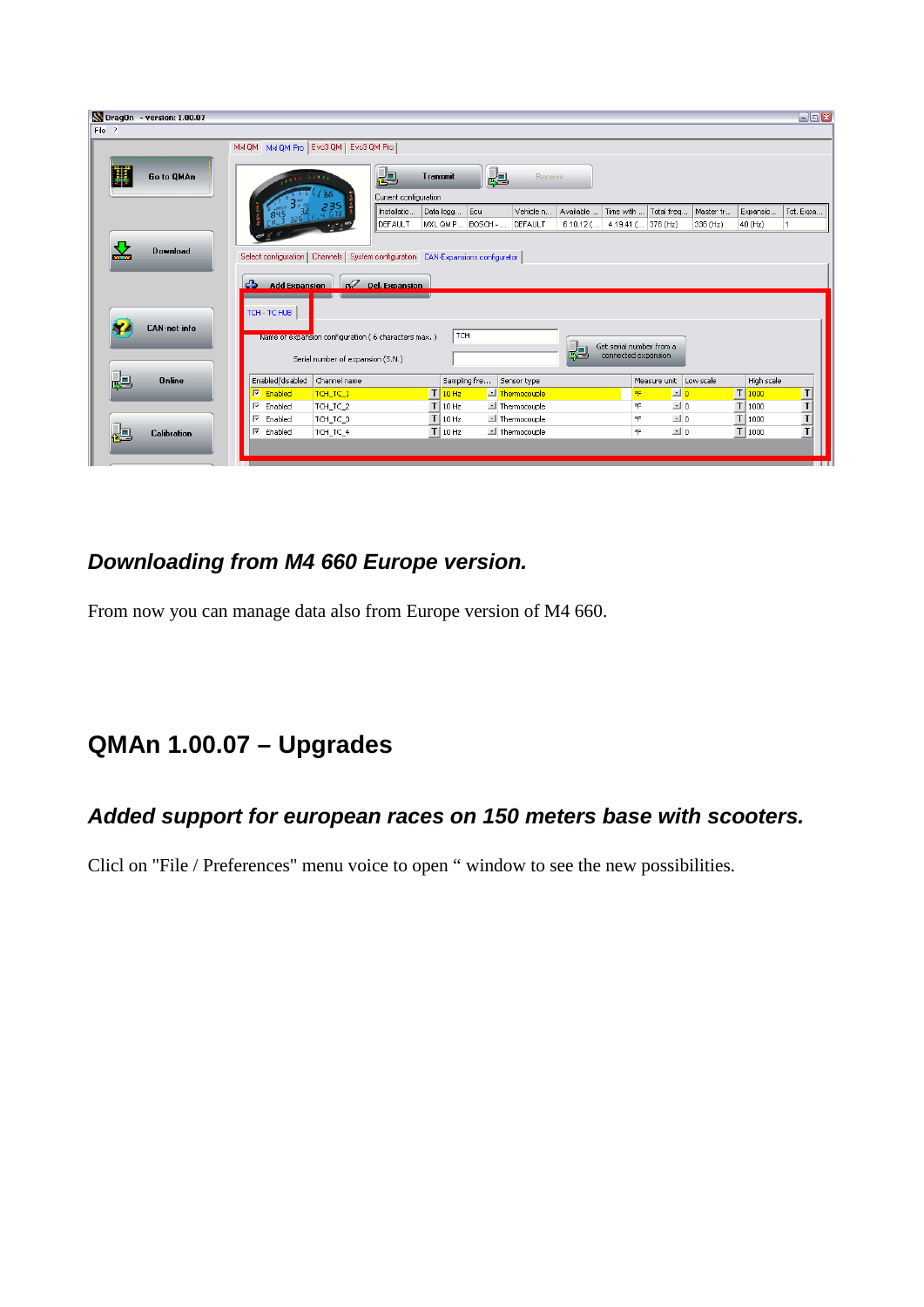| <b>Preferences</b>                                              |  |                                                                                                                 |                                             | ⊠                            |  |
|-----------------------------------------------------------------|--|-----------------------------------------------------------------------------------------------------------------|---------------------------------------------|------------------------------|--|
| AIM Instruments used<br>MyChron3 - 660<br>MyChron4 - 660        |  | Run length:<br>$\bigcirc$ 1/8 mile                                                                              | Ŗ<br>Vehicle type<br><b>Dunior dragster</b> |                              |  |
| $\overline{M}$ MXL - QM<br>$\overline{\triangledown}$ EVO3 - QM |  | $\bigcirc$ 1/4 mile<br>C Full scale dragster<br>C 330 feet<br>C Snowmobile grass drag<br>Scooter<br>$C$ [150 m] |                                             |                              |  |
| Team<br>Name<br>Information                                     |  | To insert your name here use menu File->preferences.<br>To insert information here use menu File->preferences.  |                                             |                              |  |
| Logo                                                            |  |                                                                                                                 |                                             |                              |  |
|                                                                 |  |                                                                                                                 |                                             | No Picture<br>Choose Picture |  |
|                                                                 |  |                                                                                                                 | ΟK.                                         | Cancel                       |  |

### *Fixed bugs*

Fixed crash while opening drk files including GPS data.

Fixed "Wrong math channel insertion" bug while opening a drk file.

Fixed bug that prevented the display of the second run loaded from a M3-660.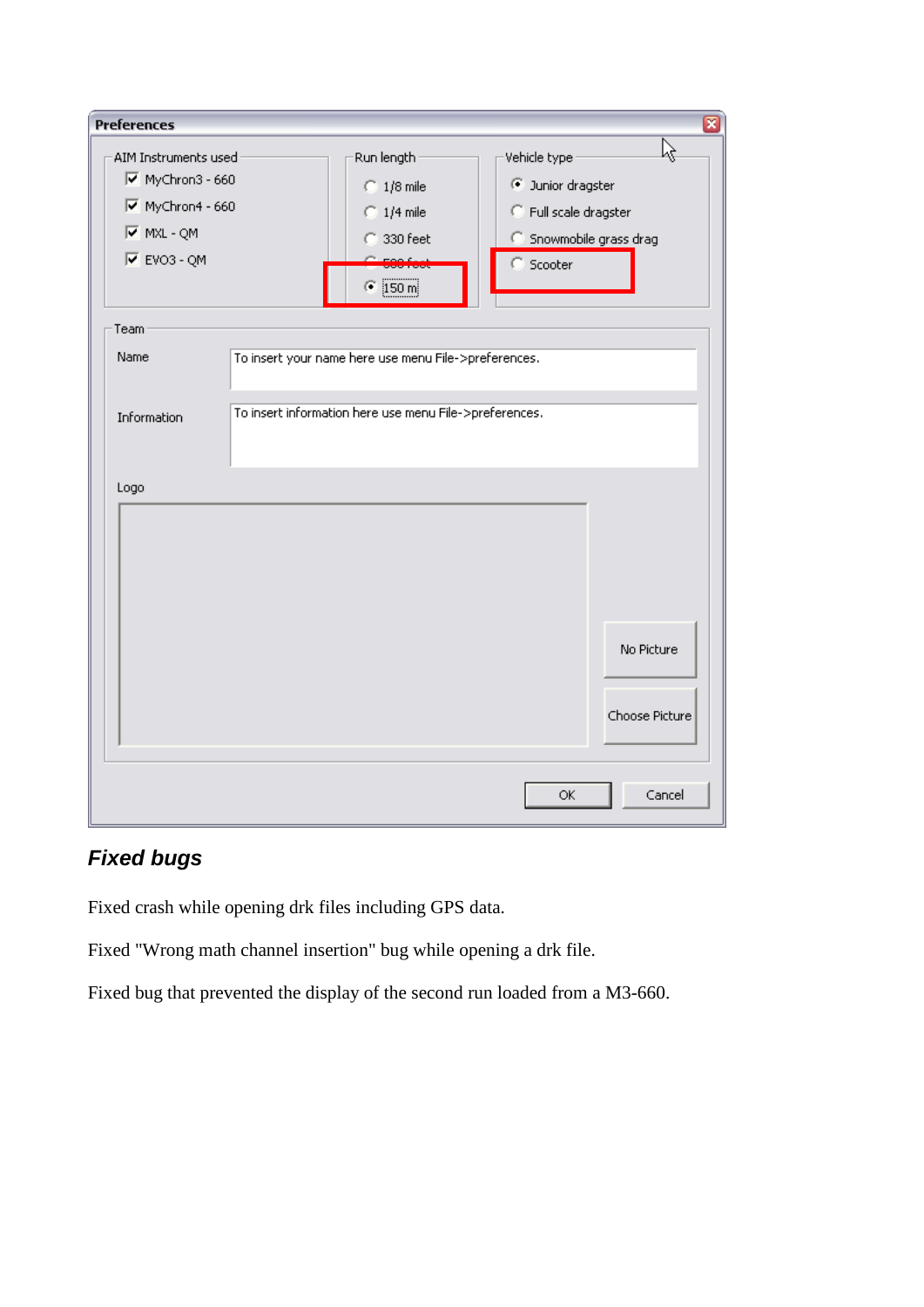## **DragOn 1.00.06 – Upgrades**

### *Managing of new LCU-ONE CAN*

To configure new LCU-ONE CAN expansions click on "CAN Lambds configurator" tab, then click on "Add Lambda" button and the "Add lambda configuration" window appears.

|                                             | Malger   MalgM Pro   Exo3 GM   Evo3 GM Pro                    |                                              |                                                    |                        |              |
|---------------------------------------------|---------------------------------------------------------------|----------------------------------------------|----------------------------------------------------|------------------------|--------------|
| щ<br><b>Go to GMAn</b>                      |                                                               | Transmit                                     |                                                    | liaca                  |              |
|                                             |                                                               | Current configuration                        |                                                    |                        |              |
|                                             |                                                               | Installation name                            | Debs logger type                                   | Ecu                    | Vehicle name |
|                                             |                                                               | <b>DEFAULT</b>                               | MXL GM                                             | None - None            | DEFAULT      |
| 본<br><b>Demnioad</b>                        |                                                               | System configuration CAN-Lambda configurator |                                                    |                        |              |
|                                             | Add Lambda                                                    |                                              |                                                    |                        |              |
| <b>CAN net info</b>                         | There is no con Addition be configuration<br>Click on "Add la | Choose the lambda controller:                |                                                    |                        |              |
|                                             |                                                               |                                              |                                                    |                        |              |
| <b>Online</b>                               |                                                               |                                              |                                                    |                        |              |
| <b>Calibration</b>                          |                                                               | LCU CNE (CAN only or CAN 1)                  | LOU-OWE                                            | LOJ-ONE CAN (CAN only) | LOU-ONE OAN  |
| <b>Set acquisition</b><br>aystem time<br>œ. |                                                               | Analog output)                               | Name of lambda configuration ( 6 characters max. ) |                        |              |

In this window click on "LCU-ONE CAN (CAN only)" button to select the new LCU, edit a name for this new configuration or leave the default one, then click on "OK" button and new tabs appear.

In the tab "Lambda controller configuration" you can choose the "Multiplier to calculate AFR from lambda", this dipends on used fuel and is the same for all LCU of selected configuration.

Another tab appears labelled with the LCU configuration name and the type of expansion ( in the figure it is "LCC – LCU-ONE CAN".

In this window you can change the LCU configuration name and you can configure the LCU channels you want use.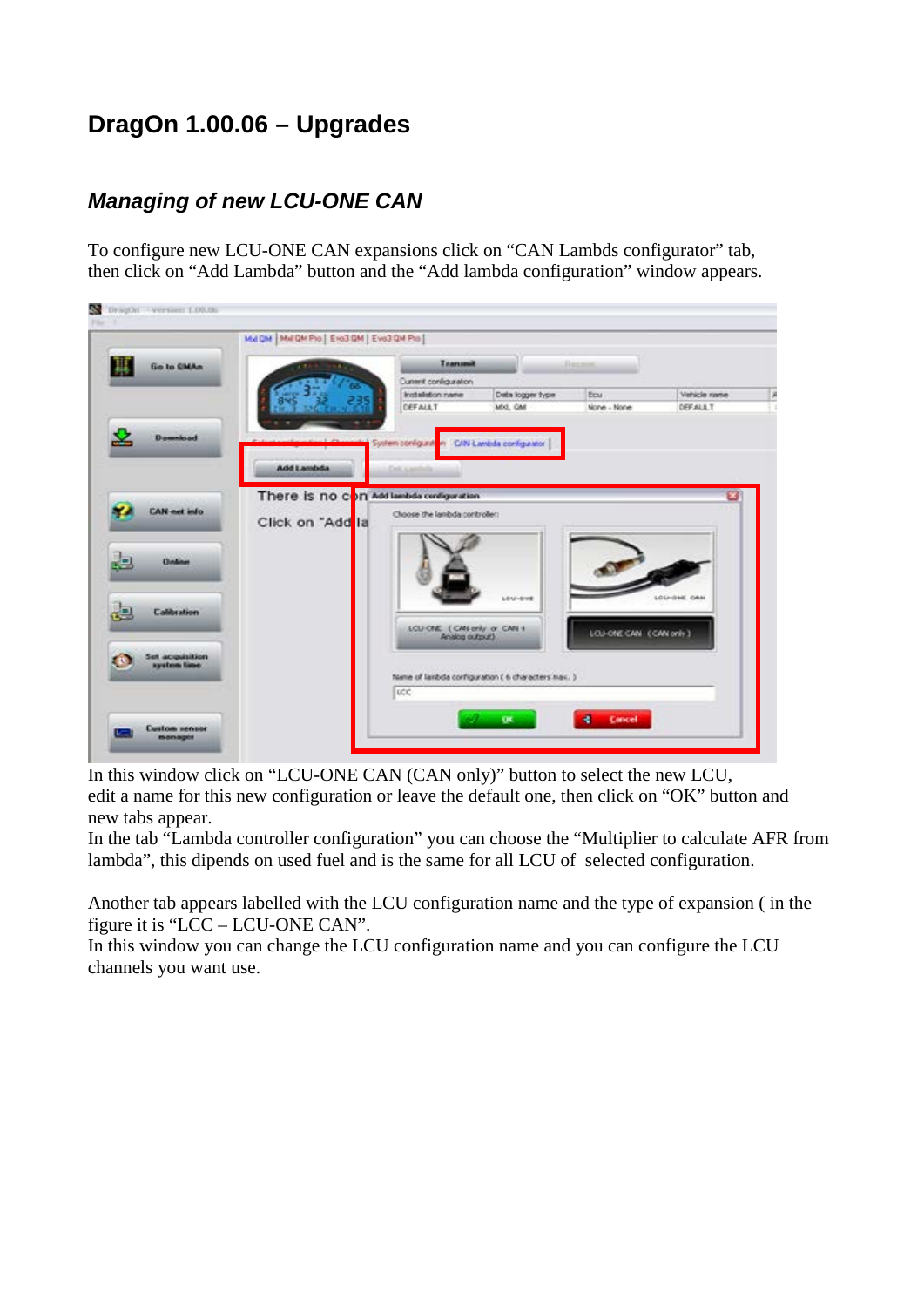| DragOn - version: 1.00.06                             |                                                                                  |                                                 |                                         |
|-------------------------------------------------------|----------------------------------------------------------------------------------|-------------------------------------------------|-----------------------------------------|
| File ?                                                |                                                                                  |                                                 |                                         |
|                                                       | Mxl QM Pro   Evo3 QM   Evo3 QM Pro  <br>MxI QM                                   |                                                 |                                         |
| Go to QMAn                                            |                                                                                  | <b>Transmit</b>                                 | Receive                                 |
|                                                       |                                                                                  | Current configuration                           |                                         |
|                                                       |                                                                                  | Installation<br>Data logge                      | Vehicle r<br>Ecu                        |
|                                                       |                                                                                  | DEFAULT<br>MXL QM                               | <b>DEFAULT</b><br>None - None           |
|                                                       |                                                                                  |                                                 |                                         |
| <b>Download</b>                                       |                                                                                  |                                                 |                                         |
|                                                       | Select configuration   Channels   System configuration   CAN-Lambda configurator |                                                 |                                         |
|                                                       |                                                                                  |                                                 |                                         |
|                                                       | <b>Add Lambda</b>                                                                | Del. Lambda                                     |                                         |
|                                                       | [Lambda controller configuration] LCC - LCU-ONE CAN                              |                                                 |                                         |
|                                                       |                                                                                  |                                                 |                                         |
| <b>CAN-net info</b>                                   | Multiplier to calculate AFR from lambda                                          |                                                 | $(AFR = Air Fuel Ra$                    |
|                                                       |                                                                                  |                                                 |                                         |
|                                                       | $(14.57)$ Gasoline                                                               | Add custom value                                |                                         |
|                                                       |                                                                                  |                                                 |                                         |
| <b>Online</b>                                         |                                                                                  |                                                 |                                         |
|                                                       |                                                                                  |                                                 |                                         |
|                                                       |                                                                                  |                                                 |                                         |
| DragOn - version: 1.00.06                             |                                                                                  |                                                 | $\square\square X$                      |
| File ?<br>MxI QM   MxI QM Pro   Evo3 QM   Evo3 QM Pro |                                                                                  |                                                 |                                         |
|                                                       |                                                                                  |                                                 |                                         |
| Go to QMAn                                            | <b>Transmit</b><br>Receive<br>Current configuration                              |                                                 |                                         |
|                                                       | Installation<br>Data logge<br>Ecu<br>Vehicle na.                                 | Available ti.<br>Time with<br>Total frequ       | Master fre.<br>Expansion<br>Tot. Lambda |
|                                                       | DEFAULT<br>MXL QM<br>None - None DEFAULT                                         | 7.38.52 (h<br>3.42.47 (h., 151 (Hz)<br>131 (Hz) | 20 (Hz)<br>1                            |

| Channel name<br>Enabled/disabled<br>Sampling frequency<br>Measure unit<br>Low scale<br><b>Online</b><br>œ<br>$T$ 10Hz<br>$\Box$ 0.00<br>$\mathbb{E}$ lambda .01<br><b>E</b> Enabled<br>LCC_Lambda<br>$T$ 10 Hz<br>$\Box$ 0.00<br>$\nabla$ Enabled<br>$\Box$ A/F .01<br>LCC_AFR<br>$T$ 10 Hz<br>$ \circ$ F<br>Л<br>$-1500$<br>Disabled<br>LCC_LamTmp<br>$T$ 1 Hz<br>$-$ #<br>Disabled<br>LCC_Diagn<br>$\bf{0}$<br>г<br>Calibration | High scale<br>$T$ 2.00                                      |
|-----------------------------------------------------------------------------------------------------------------------------------------------------------------------------------------------------------------------------------------------------------------------------------------------------------------------------------------------------------------------------------------------------------------------------------|-------------------------------------------------------------|
|                                                                                                                                                                                                                                                                                                                                                                                                                                   |                                                             |
|                                                                                                                                                                                                                                                                                                                                                                                                                                   |                                                             |
|                                                                                                                                                                                                                                                                                                                                                                                                                                   | $T$ 20.00                                                   |
|                                                                                                                                                                                                                                                                                                                                                                                                                                   | $T$  900                                                    |
|                                                                                                                                                                                                                                                                                                                                                                                                                                   | $\begin{array}{c}\nT \\ T \\ T\n\end{array}$<br>$T \vert 5$ |
| Set acquisition<br>system time<br><b>Custom sensor</b><br>너<br>manager                                                                                                                                                                                                                                                                                                                                                            |                                                             |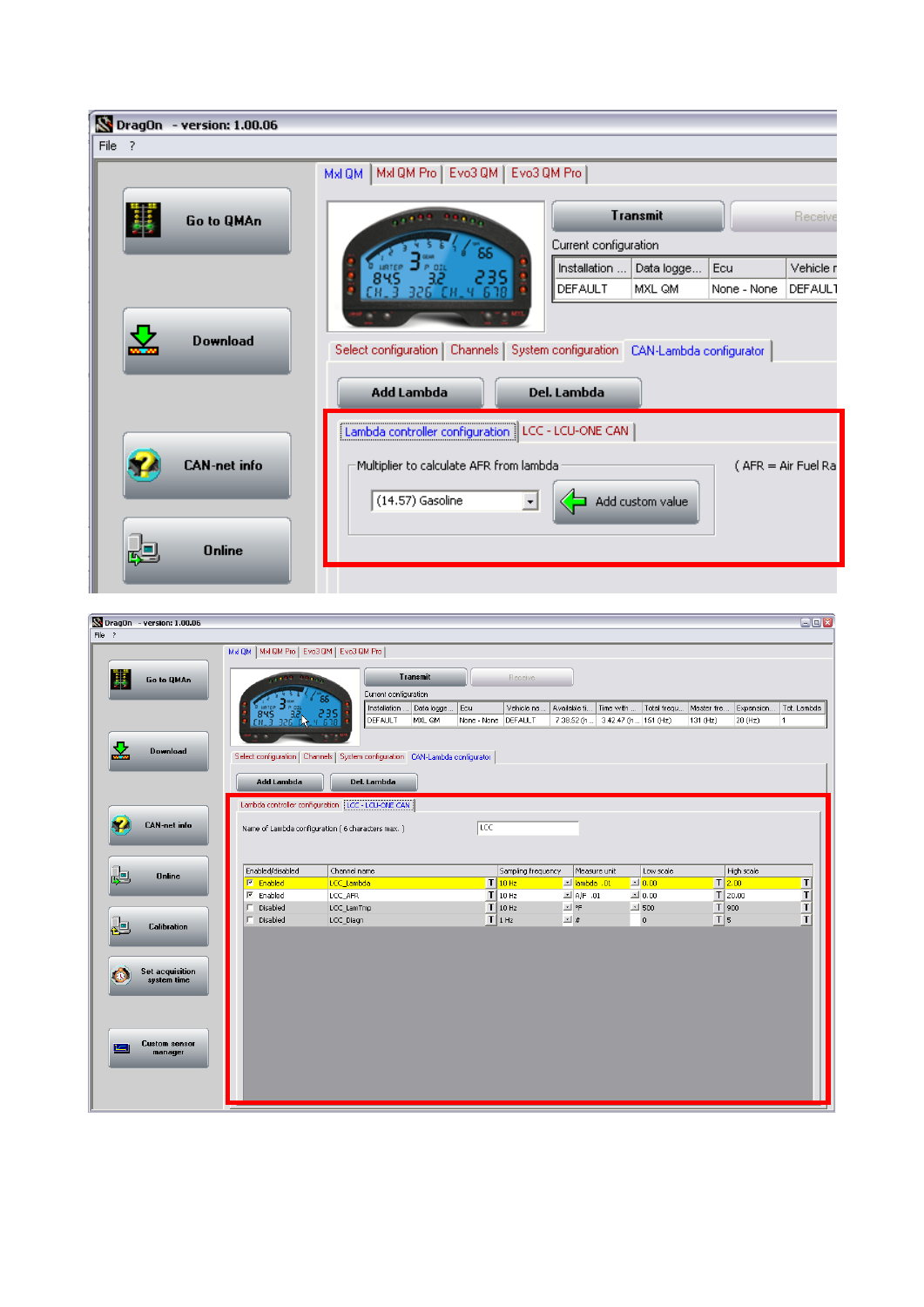# **QMAn 1.00.06 – Upgrades**

### *PREFERENCES / STARTUP*

The preferences dialog allows now to choose the Gauge Type in order for the QMAn to show or hide the configuration icon (M4-660 doesn't need any configuration, while MXL-QM and EVO3- QM need it).

| <b>Preferences</b>                                                                         |                                                                                                                |                                                                                            |
|--------------------------------------------------------------------------------------------|----------------------------------------------------------------------------------------------------------------|--------------------------------------------------------------------------------------------|
| AIM Instruments used<br>MyChron3 - 660<br>MyChron4 - 660<br>$MXL - QM$<br>$\Box$ EVO3 - QM | Run length:<br>C 330 feet<br>$\odot$ 1/8 mile<br>$\bigcirc$ 1/4 mile<br>$C$ 500 feet                           | Vehicle type<br><b>Dunior dragster</b><br>C Full scale dragster<br>C Snowmobile grass drag |
| <b>Team</b><br>Name<br>Information                                                         | To insert your name here use menu File->preferences.<br>To insert information here use menu File->preferences. |                                                                                            |
| Logo                                                                                       |                                                                                                                | No Picture<br>Choose Picture                                                               |
|                                                                                            |                                                                                                                | Cancel<br>ОК                                                                               |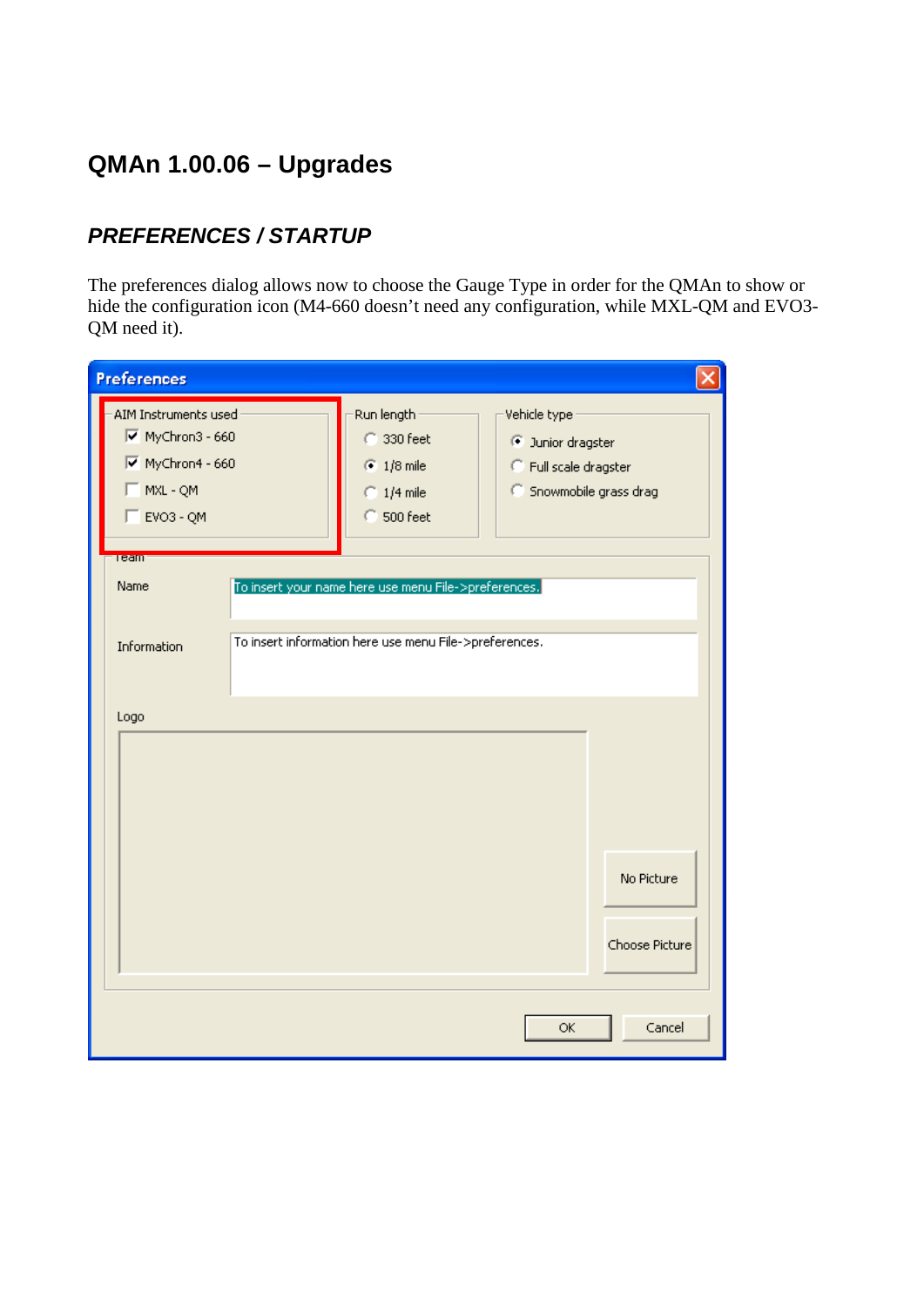### *TIME VIEW*

The main tab control including software views implements now a '…' button allowing new views to be added to software.

The lateral software toolbar is cleaner than before and shows 3D channels setting only when needed.

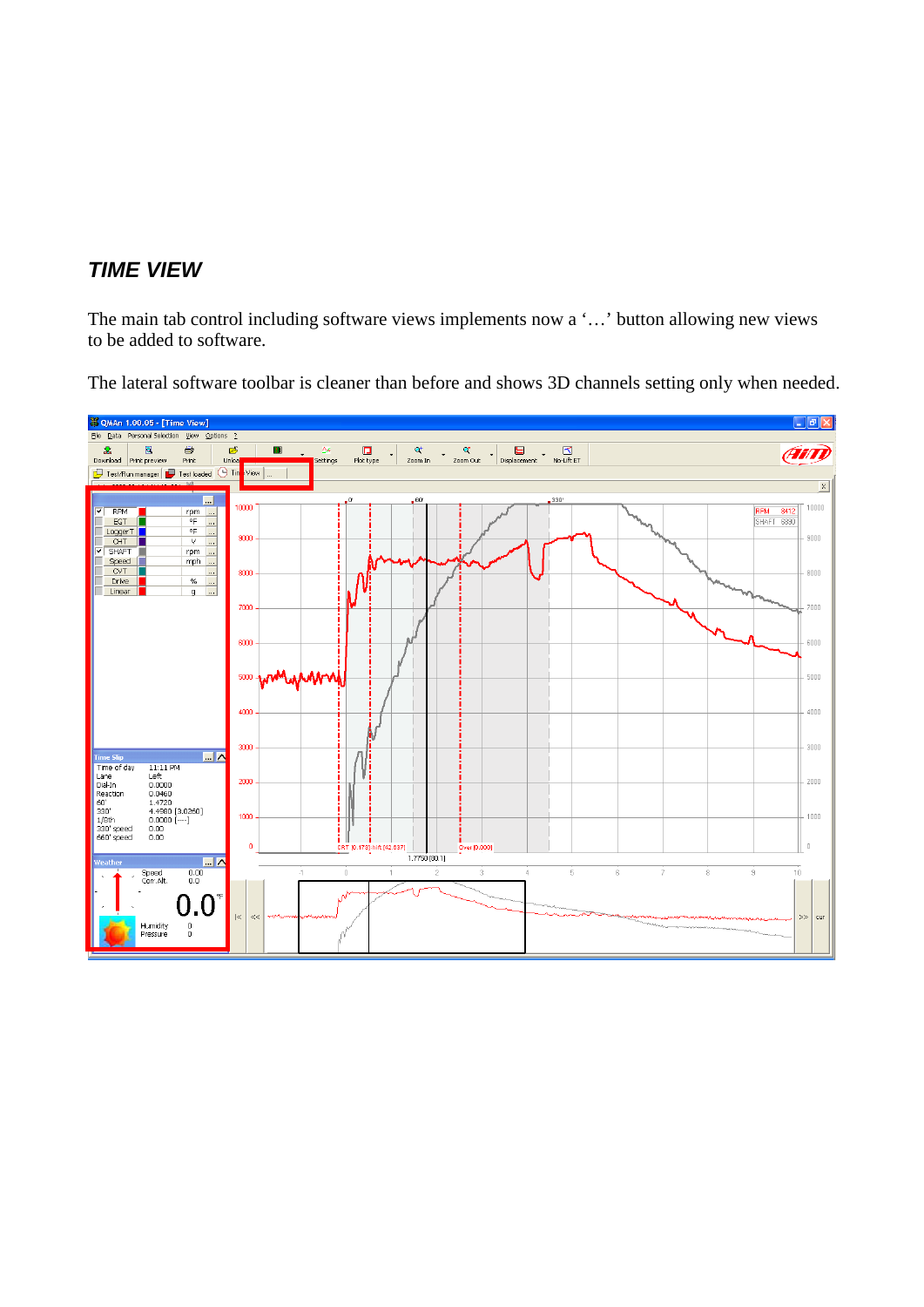### *MAIN VIEW*

Fixed bug on the population of the database in the main view, that used to badly manage the hidden runs.

| 8 QMAn 1.00.05 - [Test/Run manager]               |                                                                   |                                                                 |                  |                  |                                 |                                                                           | $\Box$ e $\boxtimes$                                                                                       |
|---------------------------------------------------|-------------------------------------------------------------------|-----------------------------------------------------------------|------------------|------------------|---------------------------------|---------------------------------------------------------------------------|------------------------------------------------------------------------------------------------------------|
| File Data Personal Selection View Options ?       |                                                                   |                                                                 |                  |                  |                                 |                                                                           |                                                                                                            |
| $\Delta$<br>œ,<br>Download<br>Preferences<br>Load | $\theta$<br>$\theta$<br>目<br>шS<br>Unload<br>Properties<br>Import | ve Hide/Unhide<br>Export<br>Rem                                 | П                | ◙<br>E-mail      |                                 |                                                                           |                                                                                                            |
| Test/Run manager   Test loaded   (-) Time View    |                                                                   |                                                                 |                  |                  |                                 |                                                                           |                                                                                                            |
| Elev Show all                                     | Run name                                                          | Date and time   Reaction time   Elapsed time   Run type   Notes |                  |                  |                                 |                                                                           | Path                                                                                                       |
| + Championship/Track                              | Run 1 (2008-01-01 002256 001)                                     | Tue 01 01 08 - 12:22 AM                                         | 0.0000           |                  | $0.0000$ Time Trial             | Insert here your run settings comments.                                   | e:\AIM_EXE\Dragster\DATA\                                                                                  |
| + Historical                                      | Run 1 (2008-01-01 002123_001)                                     | Tue 01 01 08 - 12:21 AM                                         | 0.0000           |                  | 0.0000 Time Trial               | Insert here your run settings comments.                                   | e:\AIM_EXE\Dragster\DATA\                                                                                  |
| + Personal Selections Edit                        | Run 1 (2008-01-01 001544_001)                                     | Tue 01 01 08 - 12:15 AM                                         | 0.0000           | 0.0000           | Time Trial                      | Insert here your run settings comments.                                   | e:\AIM_EXE\Dragster\DATA\                                                                                  |
|                                                   | Run 1 - 0.0000 (2008-02-17 134135_001)                            | Sun 02 17 08 - 10:41 PM                                         | 0.1180           | 0.0000           | Time Trial                      | Insert here your run comments.                                            | E:\Dati_Clienti\2008_02_27_660MJ\Lenarth data\                                                             |
|                                                   | Run 1 - 0.0000 (2008-02-17 092359_001)                            | Sun 02 17 08 - 06:23 PM                                         | 0.0000           | 0.0000           | <b>Time Trial</b>               | Insert here your run comments.                                            | E:\Dati_Clienti\2008_02_27_660MJ\Lenarth data\                                                             |
|                                                   | Run 1 - 0.0000 (2008-02-16 141149 002)                            | Sat 02 16 08 - 11:11 PM                                         | 0.0000           | 0.0000           | <b>Time Trial</b>               | Insert here your run comments.                                            | E:\Dati_Clienti\2008_02_27_660MJ\Lenarth data\                                                             |
|                                                   | Run 1 - 0.0000 (18122007_001)                                     | Tue 12 18 07 - 12:53 PM                                         | 0.0000           | 0.0000           | <b>Time Trial</b>               | Insert here your run comments.                                            | E:\Dati_Clienti\2008_01_18_ThomasMesch\Laux\                                                               |
|                                                   | Run 2 - 0.0000 (18122007_001)<br>Run 1 (2008-02-16 023052_001)    | Tue 12 18 07 - 12:53 PM<br>Sat 02 16 08 - 11:30 AM              | 0.0000<br>0.0000 | 0.0000<br>0.0000 | Time Trial<br><b>Time Trial</b> | Insert here your run comments.<br>Insert here your run settings comments. | E:\Dati_Clienti\2008_01_18_ThomasMesch\Laux\                                                               |
|                                                   | Run 1 (2008-02-15 233053_001)                                     | Sat 02 16 08 - 08:30 AM                                         | 0.0000           | 0.0000           | Time Trial                      | Insert here your run settings comments.                                   | E:\Dati_Clienti\2008_02_19_MJ_660\M4_660 trial data<br>E:\Dati_Clienti\2008_02_19_MJ_660\M4_660 trial data |
|                                                   | Run 1 (2008-02-17 134135_001)                                     | Sun 02 17 08 - 10:41 PM                                         | 0.0000           | 0.0000           | <b>Time Trial</b>               | Insert here your run settings comments.                                   | E:\Dati_Clienti\2008_02_19_MJ_660\M4_660 trial data                                                        |
|                                                   | Run 1 (2008-02-17 092359_001)                                     | Sun 02 17 08 - 06:23 PM                                         | 0.0000           | 0.0000           | Time Trial                      | Insert here your run settings comments.                                   | E:\Dati_Clienti\2008_02_19_MJ_660\M4_660 trial data                                                        |
|                                                   | Run 1 - 0.0000 (2008-02-16 141149_001)                            | Sat 02 16 08 - 11:11 PM                                         | 0.0460           | 0.0000           | <b>Time Trial</b>               | Insert here your run comments.                                            | E:\Dati_Clienti\2008_02_19 _MJ_660\M4_660 trial data                                                       |
|                                                   |                                                                   |                                                                 |                  |                  |                                 |                                                                           |                                                                                                            |
|                                                   |                                                                   |                                                                 |                  |                  |                                 |                                                                           |                                                                                                            |
|                                                   |                                                                   |                                                                 |                  |                  |                                 |                                                                           |                                                                                                            |
|                                                   |                                                                   |                                                                 |                  |                  |                                 |                                                                           |                                                                                                            |
|                                                   |                                                                   |                                                                 |                  |                  |                                 |                                                                           |                                                                                                            |
|                                                   |                                                                   |                                                                 |                  |                  |                                 |                                                                           |                                                                                                            |
|                                                   |                                                                   |                                                                 |                  |                  |                                 |                                                                           |                                                                                                            |
|                                                   |                                                                   |                                                                 |                  |                  |                                 |                                                                           |                                                                                                            |
|                                                   |                                                                   |                                                                 |                  |                  |                                 |                                                                           |                                                                                                            |
|                                                   |                                                                   |                                                                 |                  |                  |                                 |                                                                           |                                                                                                            |
|                                                   |                                                                   |                                                                 |                  |                  |                                 |                                                                           |                                                                                                            |
|                                                   |                                                                   |                                                                 |                  |                  |                                 |                                                                           |                                                                                                            |
|                                                   |                                                                   |                                                                 |                  |                  |                                 |                                                                           |                                                                                                            |
|                                                   |                                                                   |                                                                 |                  |                  |                                 |                                                                           |                                                                                                            |
|                                                   |                                                                   |                                                                 |                  |                  |                                 |                                                                           |                                                                                                            |
|                                                   |                                                                   |                                                                 |                  |                  |                                 |                                                                           |                                                                                                            |
|                                                   |                                                                   |                                                                 |                  |                  |                                 |                                                                           |                                                                                                            |
|                                                   |                                                                   |                                                                 |                  |                  |                                 |                                                                           |                                                                                                            |
|                                                   |                                                                   |                                                                 |                  |                  |                                 |                                                                           |                                                                                                            |
|                                                   |                                                                   |                                                                 |                  |                  |                                 |                                                                           |                                                                                                            |
|                                                   |                                                                   |                                                                 |                  |                  |                                 |                                                                           |                                                                                                            |
|                                                   |                                                                   |                                                                 |                  |                  |                                 |                                                                           |                                                                                                            |
|                                                   |                                                                   |                                                                 |                  |                  |                                 |                                                                           |                                                                                                            |
|                                                   |                                                                   |                                                                 |                  |                  |                                 |                                                                           |                                                                                                            |
|                                                   |                                                                   |                                                                 |                  |                  |                                 |                                                                           |                                                                                                            |
|                                                   |                                                                   |                                                                 |                  |                  |                                 |                                                                           |                                                                                                            |
|                                                   |                                                                   |                                                                 |                  |                  |                                 |                                                                           |                                                                                                            |
|                                                   |                                                                   |                                                                 |                  |                  |                                 |                                                                           |                                                                                                            |
|                                                   |                                                                   |                                                                 |                  |                  |                                 |                                                                           |                                                                                                            |
|                                                   |                                                                   |                                                                 |                  |                  |                                 |                                                                           |                                                                                                            |
|                                                   | ∢                                                                 |                                                                 |                  |                  |                                 |                                                                           | $\rightarrow$                                                                                              |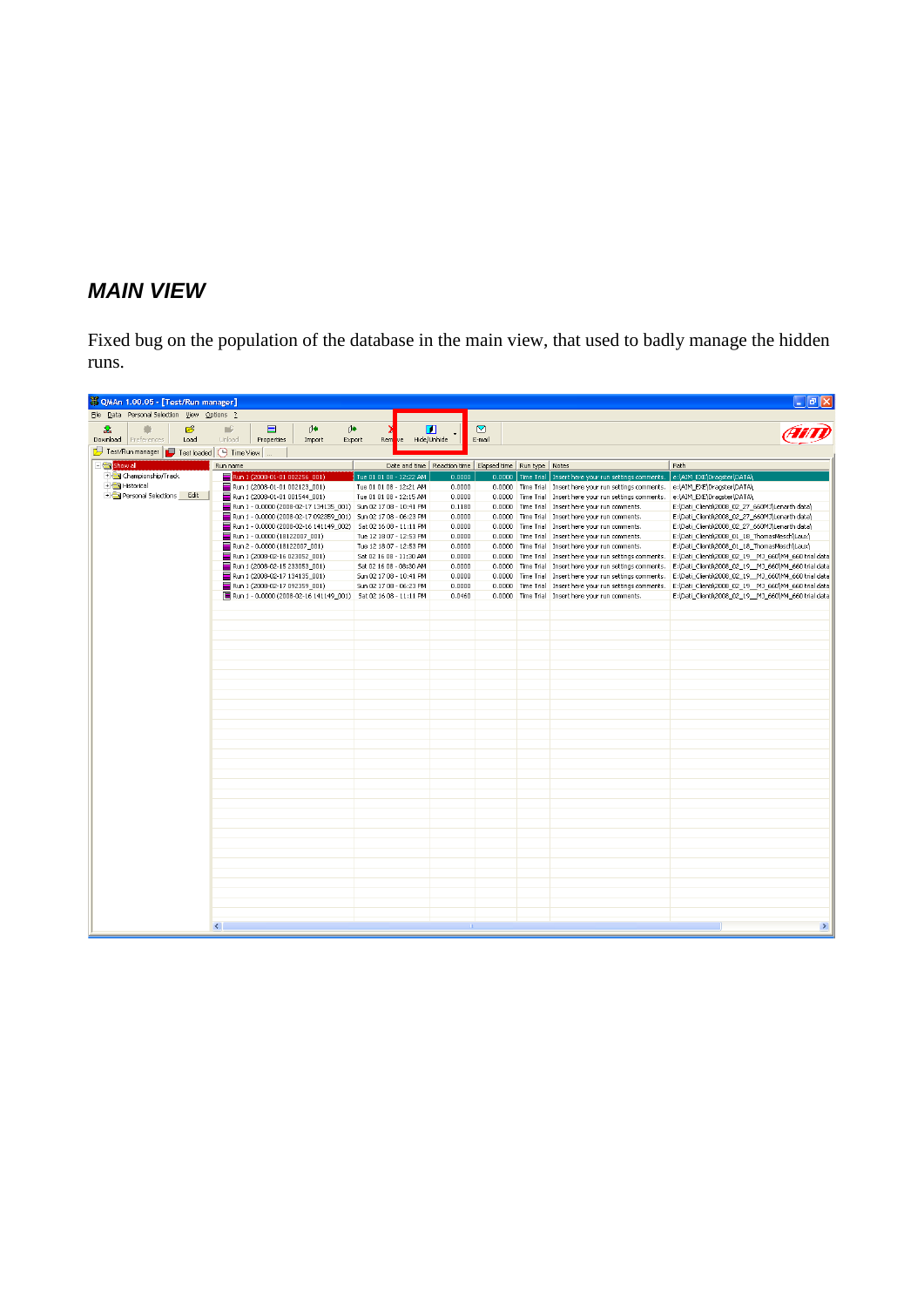#### *DRK FILES BUGS*

Fixed bug preventing Speed channel from being automatically added to drk files.

Fixed channels top of scale and bottom of scale.

Fixed bug on automatic detecting of start of run.